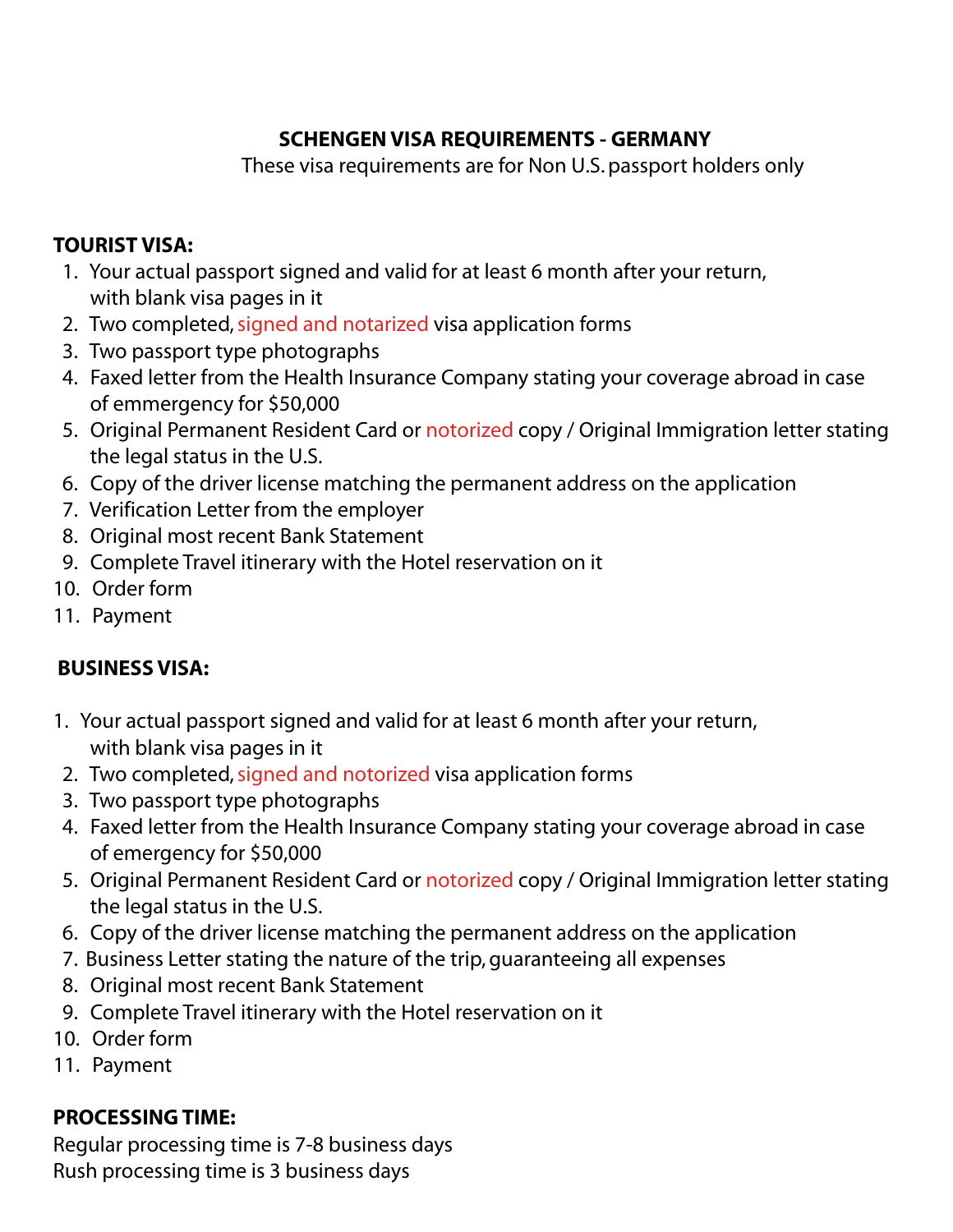- 
- 

Foto

#### Antrag auf Erteilung eines Schengen Visums Application for Schengen Visa



|                                                                                                                                                                                                                                                                                                                                                                                                |                                                                     | DIESES ANTRAGSFORMULAR IST UNENTGELTLICH<br>THIS APPLICATION FORM IS FREE                                                          |                                                                |
|------------------------------------------------------------------------------------------------------------------------------------------------------------------------------------------------------------------------------------------------------------------------------------------------------------------------------------------------------------------------------------------------|---------------------------------------------------------------------|------------------------------------------------------------------------------------------------------------------------------------|----------------------------------------------------------------|
| 1. Name (n) (Familienname (n)) / Surname(s) (family name(s))                                                                                                                                                                                                                                                                                                                                   | Der Botschaft/dem Konsulat<br>Vorbehalten                           |                                                                                                                                    |                                                                |
| 2. Name (n) bei der Geburt (frühere (r) Familienname (n)) / Surname(s) at birth (earlier family name(s))                                                                                                                                                                                                                                                                                       | Datum des Antrags:                                                  |                                                                                                                                    |                                                                |
| 3. Vornamen (gegebene Namen) / First names (given names)                                                                                                                                                                                                                                                                                                                                       |                                                                     |                                                                                                                                    |                                                                |
| 4. Geburtsdatum (Jahr -Monat-Tag) / Date of birth (year-month-day)                                                                                                                                                                                                                                                                                                                             |                                                                     | 5. ID-Nummer (fakultativ) / ID-number (optional)                                                                                   | Akte bearbeitet durch:                                         |
| 6. Geburtsort und -land / Place and country of birth                                                                                                                                                                                                                                                                                                                                           | Zusätzliche Unterlagen:                                             |                                                                                                                                    |                                                                |
| 7. Derzeitige Staatsangehörigkeit(en) / Current nationality/ies                                                                                                                                                                                                                                                                                                                                |                                                                     | 8. Ursprüngliche Staatsangehörigkeit (bei der Geburt) /<br>Original nationality (nationality at birth)                             | 1. □ Gültiger Pass<br>Finanzielle Mittel<br>2.<br>3. Einladung |
| 9. Geschlecht / Sex                                                                                                                                                                                                                                                                                                                                                                            | 10. Familienstand / Marital status:                                 |                                                                                                                                    | 4   Transportmittel                                            |
| männlich / Male                                                                                                                                                                                                                                                                                                                                                                                | □ ledig / Single                                                    | □ verheiratet / Married □ getrennt / Separated                                                                                     | 5. Krankenversicherung                                         |
| weiblich / Female                                                                                                                                                                                                                                                                                                                                                                              |                                                                     | □ geschieden / Divorced □ verwitwet / Widow(er) □ sonstiger / Other                                                                | Sonstiges:                                                     |
| 11. Name des Vaters / Father's name                                                                                                                                                                                                                                                                                                                                                            |                                                                     | 12. Name der Mutter / Mother's name                                                                                                |                                                                |
|                                                                                                                                                                                                                                                                                                                                                                                                |                                                                     |                                                                                                                                    |                                                                |
| 13. Art des Passes / Type of passport:<br>Nationaler Pass / National passport Diplomatenpass / Diplomatic passport Dienstpass / Service passport<br>Reisedokument (Übereinkommen von 1951) / Travel document (1951 Convention) [ Fremdenpass / Alien's passport<br>□ Seemannspass / Seaman's passport □ Anderes Reisedokument (bitte nähere Angaben) / Other travel document (please specify): | Visum :<br>Abgelehnt<br>⊤Erteilt<br>Merkmale des Visums<br>VTL<br>A |                                                                                                                                    |                                                                |
| 14. Passnummer / Number of passport                                                                                                                                                                                                                                                                                                                                                            |                                                                     | 15. Ausgestellt durch / Issued by                                                                                                  | B<br>C                                                         |
|                                                                                                                                                                                                                                                                                                                                                                                                |                                                                     |                                                                                                                                    | D<br>$D + C$<br>П                                              |
| 16. Datum der Ausstellung / Date of issue                                                                                                                                                                                                                                                                                                                                                      | 17. Gültig bis / Valid until                                        |                                                                                                                                    |                                                                |
|                                                                                                                                                                                                                                                                                                                                                                                                |                                                                     |                                                                                                                                    | Anzahl der Einreisen:                                          |
|                                                                                                                                                                                                                                                                                                                                                                                                |                                                                     | 18. Wenn Sie sich in einem anderen Land als Ihrem Herkunftsland aufhalten, verfügen Sie über eine Genehmigung für die Rückreise in | $\Box$ 1<br>2                                                  |
|                                                                                                                                                                                                                                                                                                                                                                                                |                                                                     | dieses Land? / If you reside in a country other than your country of origin, have you permission to return to that country?        | Mehrfach                                                       |
| Nein / No Ja (Nummer und Geltungsdauer) / Yes, (number and validity)                                                                                                                                                                                                                                                                                                                           |                                                                     |                                                                                                                                    |                                                                |
|                                                                                                                                                                                                                                                                                                                                                                                                | Gültig von                                                          |                                                                                                                                    |                                                                |
| * 19.Derzeitige berufliche Tätigkeit / Current occupation                                                                                                                                                                                                                                                                                                                                      |                                                                     |                                                                                                                                    |                                                                |
|                                                                                                                                                                                                                                                                                                                                                                                                |                                                                     |                                                                                                                                    | Bis                                                            |
| * 20. Anschrift und Telefonnummer des Arbeitgebers. Für Studenten, Name und Anschrift der Ausbildungsstätte / Employer and employer's<br>address and telephone number. For students, name and address of school                                                                                                                                                                                | Gültig für:                                                         |                                                                                                                                    |                                                                |
|                                                                                                                                                                                                                                                                                                                                                                                                |                                                                     |                                                                                                                                    |                                                                |
|                                                                                                                                                                                                                                                                                                                                                                                                |                                                                     |                                                                                                                                    |                                                                |

Die mit \* gekennzeichneten Fragen müssen von Familienangehörigen von EU- oder EWR-Bürgem (Ehegatte. Kind oder abhängiger Verwandter in aufsteigender Linie) – the Schleiten aufsteigender Linie) – the Schleiten von EU- oder nicht beantwortet werden. Familienangehörige von EU- oder EWR-Bürgern müssen diese Verwandtschaftsbeziehung anhand von Dokumenten nachweisen. Weisen  $\star$  . The state of the state of the state of the state of the state of the state of the state of the state of the state of the state of the state of the state of the state of the state of the state of the state of the st !© -3S
-( p3"
--3 - - ¤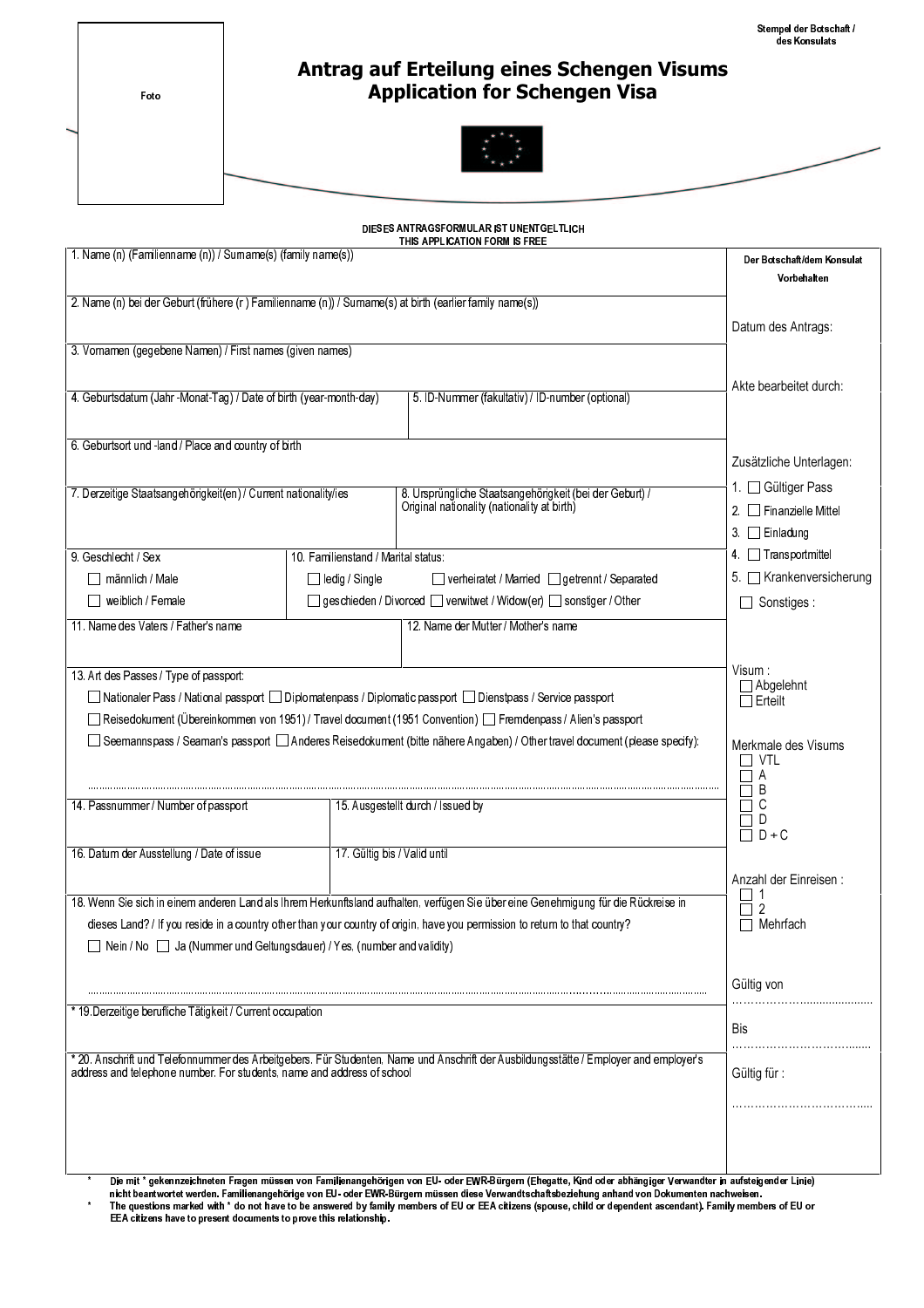| 21. Hauptreiseziel (Hauptbestimmung) /                                                                                                                                                                                                                                                | 22. Art des Visums / Type of Visa:                     |                                                               |                                           | 23. Visum / Visa:                                                                                                                                           | Der Botschaft/dem Konsulat<br>vorbehalten |  |  |  |  |
|---------------------------------------------------------------------------------------------------------------------------------------------------------------------------------------------------------------------------------------------------------------------------------------|--------------------------------------------------------|---------------------------------------------------------------|-------------------------------------------|-------------------------------------------------------------------------------------------------------------------------------------------------------------|-------------------------------------------|--|--|--|--|
| Main destination                                                                                                                                                                                                                                                                      | Flughafentransit / Airport transit   Transit / Transit |                                                               | Einzelvisum / Individual<br>$\Box$        |                                                                                                                                                             |                                           |  |  |  |  |
|                                                                                                                                                                                                                                                                                       |                                                        | Kurzaufenthalt / Short stay   längerer Aufenthalt / Long stay | Sammelvisum / Collective                  |                                                                                                                                                             |                                           |  |  |  |  |
| 24. Anzahl der beantragten Einreisen / Number of entries requested                                                                                                                                                                                                                    |                                                        |                                                               | 25. Aufenthaltsdauer / Duration of stay   |                                                                                                                                                             |                                           |  |  |  |  |
| □ einmalige Einreise / Single entry □ zweimalige Einreise / Two entries                                                                                                                                                                                                               |                                                        |                                                               |                                           | Visum wird beantragt für / Visa is requested for:                                                                                                           |                                           |  |  |  |  |
| Mehrfacheinreise / Multiple entries                                                                                                                                                                                                                                                   |                                                        |                                                               | Tage / days                               |                                                                                                                                                             |                                           |  |  |  |  |
| 26. Andere Visa (die in den vergangenen drei Jahren erteilt wurden) und Geltungsdauer dieser Visa / Other visas (issued during the past three<br>years) and their period of validity                                                                                                  |                                                        |                                                               |                                           |                                                                                                                                                             |                                           |  |  |  |  |
| 27. Im Falle der Durchreise, verfügen Sie über eine Einreisegenehmigung für das Land der Endbestimmung? /                                                                                                                                                                             |                                                        |                                                               |                                           |                                                                                                                                                             |                                           |  |  |  |  |
| In the case of transit, have you an entry permit for the final country of destination?                                                                                                                                                                                                |                                                        |                                                               |                                           |                                                                                                                                                             |                                           |  |  |  |  |
|                                                                                                                                                                                                                                                                                       |                                                        |                                                               |                                           |                                                                                                                                                             |                                           |  |  |  |  |
|                                                                                                                                                                                                                                                                                       |                                                        |                                                               |                                           |                                                                                                                                                             |                                           |  |  |  |  |
|                                                                                                                                                                                                                                                                                       |                                                        |                                                               |                                           |                                                                                                                                                             |                                           |  |  |  |  |
| * 28. Frühere Aufenthalte in diesem oder anderen Schengen-Staaten / Previous stays in this or other Schengen States                                                                                                                                                                   |                                                        |                                                               |                                           |                                                                                                                                                             |                                           |  |  |  |  |
| 29. Reisezweck / Purpose of travel                                                                                                                                                                                                                                                    |                                                        |                                                               |                                           |                                                                                                                                                             |                                           |  |  |  |  |
|                                                                                                                                                                                                                                                                                       |                                                        |                                                               |                                           |                                                                                                                                                             |                                           |  |  |  |  |
| Kultur/Sport / Cultural/Sports   Offizieller Besuch / Official Visit                                                                                                                                                                                                                  |                                                        |                                                               |                                           |                                                                                                                                                             |                                           |  |  |  |  |
| $\exists$ gesundheitliche Gründe / Medical reasons $\Box$ Sonstige (bitte nähere Angaben) / Other (please specify):                                                                                                                                                                   |                                                        |                                                               |                                           |                                                                                                                                                             |                                           |  |  |  |  |
|                                                                                                                                                                                                                                                                                       |                                                        |                                                               |                                           |                                                                                                                                                             |                                           |  |  |  |  |
| * 30. Datum der Ankunft / Date of arrival                                                                                                                                                                                                                                             | *31. Datum der Abreise / Date of departure             |                                                               |                                           |                                                                                                                                                             |                                           |  |  |  |  |
|                                                                                                                                                                                                                                                                                       |                                                        |                                                               |                                           |                                                                                                                                                             |                                           |  |  |  |  |
| * 32. Grenze der ersten Einreise oder Durchreiseroute /<br>Border of first entry or transit route                                                                                                                                                                                     |                                                        |                                                               | *33. Transportmittel / Means of transport |                                                                                                                                                             |                                           |  |  |  |  |
| * 34. Name der einladenden Person/des einladenden Unternehmens in den Schengen-Staaten und Kontaktperson im einladenden                                                                                                                                                               |                                                        |                                                               |                                           |                                                                                                                                                             |                                           |  |  |  |  |
| Unternehmen. Soweit dies nicht zutrifft, Name des Hotels oder vorläufige Anschrift in den Schengen Staaten<br>Name of host or company in the Schengen States and contact person in host company. If not applicable, give name of hotel or temporary<br>address in the Schengen States |                                                        |                                                               |                                           |                                                                                                                                                             |                                           |  |  |  |  |
| Name / Name                                                                                                                                                                                                                                                                           |                                                        |                                                               | Telefon und Fax / Telephone and telefax   |                                                                                                                                                             |                                           |  |  |  |  |
|                                                                                                                                                                                                                                                                                       |                                                        |                                                               |                                           |                                                                                                                                                             |                                           |  |  |  |  |
| vollständige Anschrift / Full address                                                                                                                                                                                                                                                 |                                                        |                                                               |                                           | e-Mail-Anschrift / E-mail address                                                                                                                           |                                           |  |  |  |  |
|                                                                                                                                                                                                                                                                                       |                                                        |                                                               |                                           |                                                                                                                                                             |                                           |  |  |  |  |
|                                                                                                                                                                                                                                                                                       |                                                        |                                                               |                                           |                                                                                                                                                             |                                           |  |  |  |  |
|                                                                                                                                                                                                                                                                                       |                                                        |                                                               |                                           |                                                                                                                                                             |                                           |  |  |  |  |
| * 35. Wer übernimmt Ihre Reisekosten und die Kosten für Ihren Aufenthalt? / Who is paying for your cost of travelling and for your costs of                                                                                                                                           |                                                        |                                                               |                                           |                                                                                                                                                             |                                           |  |  |  |  |
| living during your stay?                                                                                                                                                                                                                                                              |                                                        |                                                               |                                           |                                                                                                                                                             |                                           |  |  |  |  |
| <b>Official Antragsteller / Myself Or einladende Person(en) / Host person/s Or einladendes Unternehmen (Geben Sie an, wer und wie und fügen</b>                                                                                                                                       |                                                        |                                                               |                                           |                                                                                                                                                             |                                           |  |  |  |  |
| Sie entsprechende Unterlagen bei) / Host company (State who and how and present corresponding documentation):                                                                                                                                                                         |                                                        |                                                               |                                           |                                                                                                                                                             |                                           |  |  |  |  |
|                                                                                                                                                                                                                                                                                       |                                                        |                                                               |                                           |                                                                                                                                                             |                                           |  |  |  |  |
|                                                                                                                                                                                                                                                                                       |                                                        |                                                               |                                           |                                                                                                                                                             |                                           |  |  |  |  |
|                                                                                                                                                                                                                                                                                       |                                                        |                                                               |                                           | Die mit * gekennzeichneten Fragen müssen von Familienangehörigen von EU- oder EWR-Bürgem (Ehegatte, Kind oder abhängiger Verwandter in aufsteigender Linie) |                                           |  |  |  |  |

nicht beantwortet werden. Familienangehörige von EU-oder EWR-Bürgern müssen diese Verwandtschaftsbeziehung anhand von Dokumenten nachweisen.<br>The questions marked with \* do not have to be answered by family members of EU or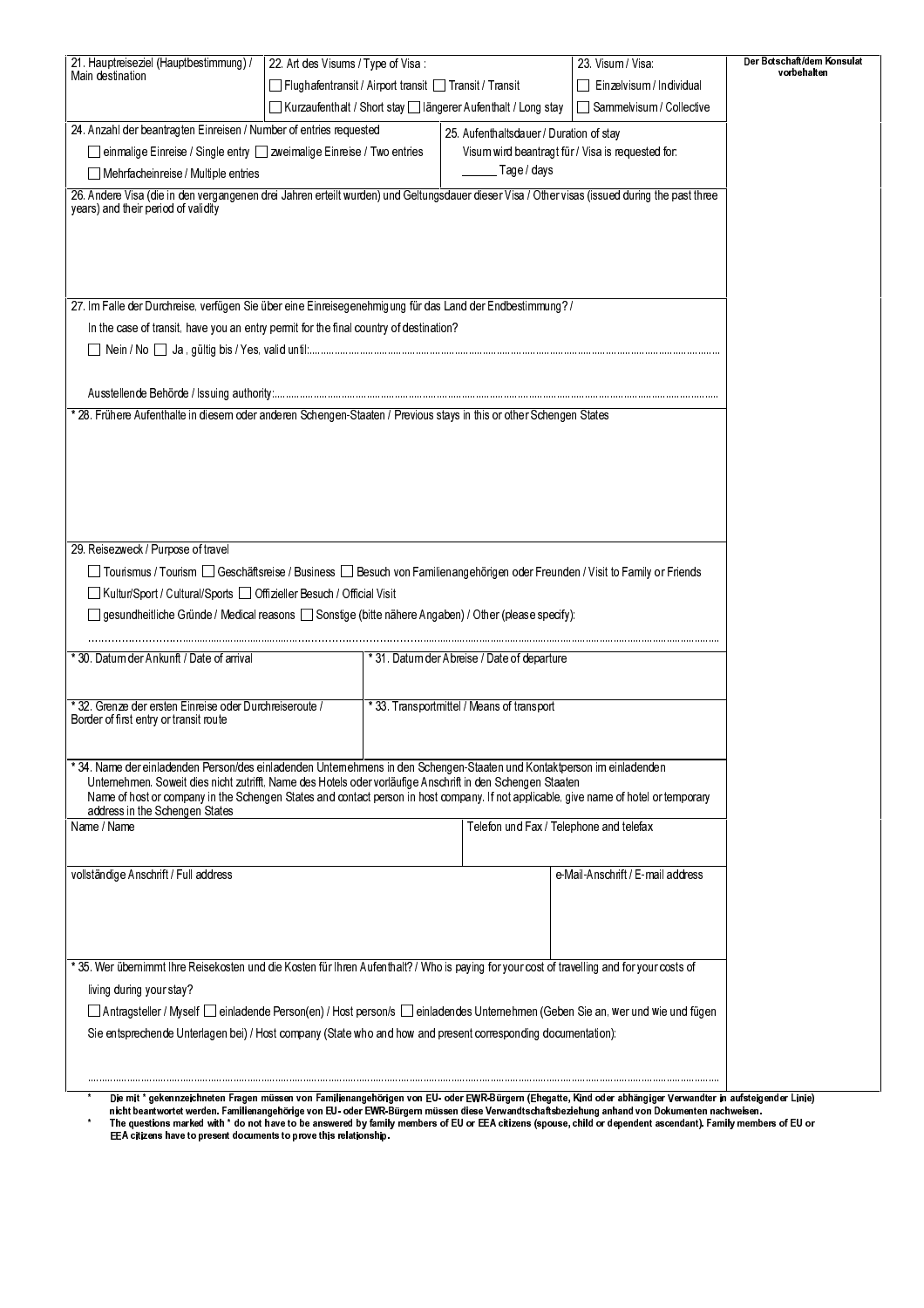| □ Bar / Cash □ Reiseschecks / Travellers' cheques □ Kreditkarten / Credit cards □ Unterkunft / Accomodation □ Sonstiges / Other:<br>□ Reise- und/oder Krankenversicherung. Gültig bis: / Travel and/or health insurance. Valid until:                                                                                                                                                                                                                                                                                                                                                                                                                                                                                                                                                                                                                                                                                                                                                                                                                                                                                                                                                                                                                                                                                                                                                                                                                                                                                                                                                                                                                                                                                                                                                                                                                                                                                                                                                                                                                                                                                                                                                                                                                                                                                                                                                                                                                                                                                                                                                                                                                                                                                                                                                                                                                                                                                                                                                                                                                                                                                                                                          |                                   |                                  |                                                                                                                             |                                                                       | vorbehalten |
|--------------------------------------------------------------------------------------------------------------------------------------------------------------------------------------------------------------------------------------------------------------------------------------------------------------------------------------------------------------------------------------------------------------------------------------------------------------------------------------------------------------------------------------------------------------------------------------------------------------------------------------------------------------------------------------------------------------------------------------------------------------------------------------------------------------------------------------------------------------------------------------------------------------------------------------------------------------------------------------------------------------------------------------------------------------------------------------------------------------------------------------------------------------------------------------------------------------------------------------------------------------------------------------------------------------------------------------------------------------------------------------------------------------------------------------------------------------------------------------------------------------------------------------------------------------------------------------------------------------------------------------------------------------------------------------------------------------------------------------------------------------------------------------------------------------------------------------------------------------------------------------------------------------------------------------------------------------------------------------------------------------------------------------------------------------------------------------------------------------------------------------------------------------------------------------------------------------------------------------------------------------------------------------------------------------------------------------------------------------------------------------------------------------------------------------------------------------------------------------------------------------------------------------------------------------------------------------------------------------------------------------------------------------------------------------------------------------------------------------------------------------------------------------------------------------------------------------------------------------------------------------------------------------------------------------------------------------------------------------------------------------------------------------------------------------------------------------------------------------------------------------------------------------------------------|-----------------------------------|----------------------------------|-----------------------------------------------------------------------------------------------------------------------------|-----------------------------------------------------------------------|-------------|
|                                                                                                                                                                                                                                                                                                                                                                                                                                                                                                                                                                                                                                                                                                                                                                                                                                                                                                                                                                                                                                                                                                                                                                                                                                                                                                                                                                                                                                                                                                                                                                                                                                                                                                                                                                                                                                                                                                                                                                                                                                                                                                                                                                                                                                                                                                                                                                                                                                                                                                                                                                                                                                                                                                                                                                                                                                                                                                                                                                                                                                                                                                                                                                                |                                   |                                  |                                                                                                                             |                                                                       |             |
|                                                                                                                                                                                                                                                                                                                                                                                                                                                                                                                                                                                                                                                                                                                                                                                                                                                                                                                                                                                                                                                                                                                                                                                                                                                                                                                                                                                                                                                                                                                                                                                                                                                                                                                                                                                                                                                                                                                                                                                                                                                                                                                                                                                                                                                                                                                                                                                                                                                                                                                                                                                                                                                                                                                                                                                                                                                                                                                                                                                                                                                                                                                                                                                |                                   |                                  |                                                                                                                             |                                                                       |             |
|                                                                                                                                                                                                                                                                                                                                                                                                                                                                                                                                                                                                                                                                                                                                                                                                                                                                                                                                                                                                                                                                                                                                                                                                                                                                                                                                                                                                                                                                                                                                                                                                                                                                                                                                                                                                                                                                                                                                                                                                                                                                                                                                                                                                                                                                                                                                                                                                                                                                                                                                                                                                                                                                                                                                                                                                                                                                                                                                                                                                                                                                                                                                                                                |                                   |                                  |                                                                                                                             |                                                                       |             |
|                                                                                                                                                                                                                                                                                                                                                                                                                                                                                                                                                                                                                                                                                                                                                                                                                                                                                                                                                                                                                                                                                                                                                                                                                                                                                                                                                                                                                                                                                                                                                                                                                                                                                                                                                                                                                                                                                                                                                                                                                                                                                                                                                                                                                                                                                                                                                                                                                                                                                                                                                                                                                                                                                                                                                                                                                                                                                                                                                                                                                                                                                                                                                                                |                                   |                                  |                                                                                                                             |                                                                       |             |
| 37. Name des Ehegatten / Spouse's family name                                                                                                                                                                                                                                                                                                                                                                                                                                                                                                                                                                                                                                                                                                                                                                                                                                                                                                                                                                                                                                                                                                                                                                                                                                                                                                                                                                                                                                                                                                                                                                                                                                                                                                                                                                                                                                                                                                                                                                                                                                                                                                                                                                                                                                                                                                                                                                                                                                                                                                                                                                                                                                                                                                                                                                                                                                                                                                                                                                                                                                                                                                                                  |                                   |                                  |                                                                                                                             | 38. Name des Ehegatten bei der Geburt / Spouse's family name at birth |             |
|                                                                                                                                                                                                                                                                                                                                                                                                                                                                                                                                                                                                                                                                                                                                                                                                                                                                                                                                                                                                                                                                                                                                                                                                                                                                                                                                                                                                                                                                                                                                                                                                                                                                                                                                                                                                                                                                                                                                                                                                                                                                                                                                                                                                                                                                                                                                                                                                                                                                                                                                                                                                                                                                                                                                                                                                                                                                                                                                                                                                                                                                                                                                                                                |                                   |                                  |                                                                                                                             |                                                                       |             |
| 39. Vorname des Ehegatten / Spouse's first name                                                                                                                                                                                                                                                                                                                                                                                                                                                                                                                                                                                                                                                                                                                                                                                                                                                                                                                                                                                                                                                                                                                                                                                                                                                                                                                                                                                                                                                                                                                                                                                                                                                                                                                                                                                                                                                                                                                                                                                                                                                                                                                                                                                                                                                                                                                                                                                                                                                                                                                                                                                                                                                                                                                                                                                                                                                                                                                                                                                                                                                                                                                                |                                   | 40. Geburtsdatum des Ehegatten / | 41. Geburtsort des Ehegatten / Spouse's                                                                                     |                                                                       |             |
|                                                                                                                                                                                                                                                                                                                                                                                                                                                                                                                                                                                                                                                                                                                                                                                                                                                                                                                                                                                                                                                                                                                                                                                                                                                                                                                                                                                                                                                                                                                                                                                                                                                                                                                                                                                                                                                                                                                                                                                                                                                                                                                                                                                                                                                                                                                                                                                                                                                                                                                                                                                                                                                                                                                                                                                                                                                                                                                                                                                                                                                                                                                                                                                | Spouse's date of birth            |                                  | place of birth                                                                                                              |                                                                       |             |
|                                                                                                                                                                                                                                                                                                                                                                                                                                                                                                                                                                                                                                                                                                                                                                                                                                                                                                                                                                                                                                                                                                                                                                                                                                                                                                                                                                                                                                                                                                                                                                                                                                                                                                                                                                                                                                                                                                                                                                                                                                                                                                                                                                                                                                                                                                                                                                                                                                                                                                                                                                                                                                                                                                                                                                                                                                                                                                                                                                                                                                                                                                                                                                                |                                   |                                  |                                                                                                                             |                                                                       |             |
| 42. Kinder (Für jeden Reisepass muss ein separater Antrag gestellt werden) / Children (Applications must be submitted separately for each                                                                                                                                                                                                                                                                                                                                                                                                                                                                                                                                                                                                                                                                                                                                                                                                                                                                                                                                                                                                                                                                                                                                                                                                                                                                                                                                                                                                                                                                                                                                                                                                                                                                                                                                                                                                                                                                                                                                                                                                                                                                                                                                                                                                                                                                                                                                                                                                                                                                                                                                                                                                                                                                                                                                                                                                                                                                                                                                                                                                                                      |                                   |                                  |                                                                                                                             |                                                                       |             |
| passport)<br>Name / Name                                                                                                                                                                                                                                                                                                                                                                                                                                                                                                                                                                                                                                                                                                                                                                                                                                                                                                                                                                                                                                                                                                                                                                                                                                                                                                                                                                                                                                                                                                                                                                                                                                                                                                                                                                                                                                                                                                                                                                                                                                                                                                                                                                                                                                                                                                                                                                                                                                                                                                                                                                                                                                                                                                                                                                                                                                                                                                                                                                                                                                                                                                                                                       | Vorname / First Name              |                                  |                                                                                                                             | Geburtsdatum / Date of birth                                          |             |
| 1)                                                                                                                                                                                                                                                                                                                                                                                                                                                                                                                                                                                                                                                                                                                                                                                                                                                                                                                                                                                                                                                                                                                                                                                                                                                                                                                                                                                                                                                                                                                                                                                                                                                                                                                                                                                                                                                                                                                                                                                                                                                                                                                                                                                                                                                                                                                                                                                                                                                                                                                                                                                                                                                                                                                                                                                                                                                                                                                                                                                                                                                                                                                                                                             |                                   |                                  |                                                                                                                             |                                                                       |             |
|                                                                                                                                                                                                                                                                                                                                                                                                                                                                                                                                                                                                                                                                                                                                                                                                                                                                                                                                                                                                                                                                                                                                                                                                                                                                                                                                                                                                                                                                                                                                                                                                                                                                                                                                                                                                                                                                                                                                                                                                                                                                                                                                                                                                                                                                                                                                                                                                                                                                                                                                                                                                                                                                                                                                                                                                                                                                                                                                                                                                                                                                                                                                                                                |                                   |                                  |                                                                                                                             |                                                                       |             |
| 2)                                                                                                                                                                                                                                                                                                                                                                                                                                                                                                                                                                                                                                                                                                                                                                                                                                                                                                                                                                                                                                                                                                                                                                                                                                                                                                                                                                                                                                                                                                                                                                                                                                                                                                                                                                                                                                                                                                                                                                                                                                                                                                                                                                                                                                                                                                                                                                                                                                                                                                                                                                                                                                                                                                                                                                                                                                                                                                                                                                                                                                                                                                                                                                             |                                   |                                  |                                                                                                                             |                                                                       |             |
|                                                                                                                                                                                                                                                                                                                                                                                                                                                                                                                                                                                                                                                                                                                                                                                                                                                                                                                                                                                                                                                                                                                                                                                                                                                                                                                                                                                                                                                                                                                                                                                                                                                                                                                                                                                                                                                                                                                                                                                                                                                                                                                                                                                                                                                                                                                                                                                                                                                                                                                                                                                                                                                                                                                                                                                                                                                                                                                                                                                                                                                                                                                                                                                |                                   |                                  |                                                                                                                             |                                                                       |             |
| 3)                                                                                                                                                                                                                                                                                                                                                                                                                                                                                                                                                                                                                                                                                                                                                                                                                                                                                                                                                                                                                                                                                                                                                                                                                                                                                                                                                                                                                                                                                                                                                                                                                                                                                                                                                                                                                                                                                                                                                                                                                                                                                                                                                                                                                                                                                                                                                                                                                                                                                                                                                                                                                                                                                                                                                                                                                                                                                                                                                                                                                                                                                                                                                                             |                                   |                                  |                                                                                                                             |                                                                       |             |
| 43. Personenbezogene Daten zu dem EU- oder EWR-Bürger, von dem Sie abhängig sind. Diese Frage muss nur von Familienangehörigen                                                                                                                                                                                                                                                                                                                                                                                                                                                                                                                                                                                                                                                                                                                                                                                                                                                                                                                                                                                                                                                                                                                                                                                                                                                                                                                                                                                                                                                                                                                                                                                                                                                                                                                                                                                                                                                                                                                                                                                                                                                                                                                                                                                                                                                                                                                                                                                                                                                                                                                                                                                                                                                                                                                                                                                                                                                                                                                                                                                                                                                 |                                   |                                  |                                                                                                                             |                                                                       |             |
| von EU- und EWR-Bürgern beantwortet werden. / Personal data of the EU or EEA citizen you depend on. This question should be<br>answered only by family members of EU or EEA citizens                                                                                                                                                                                                                                                                                                                                                                                                                                                                                                                                                                                                                                                                                                                                                                                                                                                                                                                                                                                                                                                                                                                                                                                                                                                                                                                                                                                                                                                                                                                                                                                                                                                                                                                                                                                                                                                                                                                                                                                                                                                                                                                                                                                                                                                                                                                                                                                                                                                                                                                                                                                                                                                                                                                                                                                                                                                                                                                                                                                           |                                   |                                  |                                                                                                                             |                                                                       |             |
| Name / Name                                                                                                                                                                                                                                                                                                                                                                                                                                                                                                                                                                                                                                                                                                                                                                                                                                                                                                                                                                                                                                                                                                                                                                                                                                                                                                                                                                                                                                                                                                                                                                                                                                                                                                                                                                                                                                                                                                                                                                                                                                                                                                                                                                                                                                                                                                                                                                                                                                                                                                                                                                                                                                                                                                                                                                                                                                                                                                                                                                                                                                                                                                                                                                    |                                   | Vorname / First Name             |                                                                                                                             |                                                                       |             |
|                                                                                                                                                                                                                                                                                                                                                                                                                                                                                                                                                                                                                                                                                                                                                                                                                                                                                                                                                                                                                                                                                                                                                                                                                                                                                                                                                                                                                                                                                                                                                                                                                                                                                                                                                                                                                                                                                                                                                                                                                                                                                                                                                                                                                                                                                                                                                                                                                                                                                                                                                                                                                                                                                                                                                                                                                                                                                                                                                                                                                                                                                                                                                                                |                                   |                                  |                                                                                                                             |                                                                       |             |
| Geburtsdatum / Date of Birth                                                                                                                                                                                                                                                                                                                                                                                                                                                                                                                                                                                                                                                                                                                                                                                                                                                                                                                                                                                                                                                                                                                                                                                                                                                                                                                                                                                                                                                                                                                                                                                                                                                                                                                                                                                                                                                                                                                                                                                                                                                                                                                                                                                                                                                                                                                                                                                                                                                                                                                                                                                                                                                                                                                                                                                                                                                                                                                                                                                                                                                                                                                                                   | Staatsangehörigkeit / Nationality |                                  |                                                                                                                             | Nummer des Reisepasses / Number of passport                           |             |
|                                                                                                                                                                                                                                                                                                                                                                                                                                                                                                                                                                                                                                                                                                                                                                                                                                                                                                                                                                                                                                                                                                                                                                                                                                                                                                                                                                                                                                                                                                                                                                                                                                                                                                                                                                                                                                                                                                                                                                                                                                                                                                                                                                                                                                                                                                                                                                                                                                                                                                                                                                                                                                                                                                                                                                                                                                                                                                                                                                                                                                                                                                                                                                                |                                   |                                  |                                                                                                                             |                                                                       |             |
|                                                                                                                                                                                                                                                                                                                                                                                                                                                                                                                                                                                                                                                                                                                                                                                                                                                                                                                                                                                                                                                                                                                                                                                                                                                                                                                                                                                                                                                                                                                                                                                                                                                                                                                                                                                                                                                                                                                                                                                                                                                                                                                                                                                                                                                                                                                                                                                                                                                                                                                                                                                                                                                                                                                                                                                                                                                                                                                                                                                                                                                                                                                                                                                |                                   |                                  |                                                                                                                             |                                                                       |             |
| Verwandtschaftsbeziehung mit einem EU- oder EWR-Bürger / Family relationship of an EU or EEA citizen                                                                                                                                                                                                                                                                                                                                                                                                                                                                                                                                                                                                                                                                                                                                                                                                                                                                                                                                                                                                                                                                                                                                                                                                                                                                                                                                                                                                                                                                                                                                                                                                                                                                                                                                                                                                                                                                                                                                                                                                                                                                                                                                                                                                                                                                                                                                                                                                                                                                                                                                                                                                                                                                                                                                                                                                                                                                                                                                                                                                                                                                           |                                   |                                  |                                                                                                                             |                                                                       |             |
|                                                                                                                                                                                                                                                                                                                                                                                                                                                                                                                                                                                                                                                                                                                                                                                                                                                                                                                                                                                                                                                                                                                                                                                                                                                                                                                                                                                                                                                                                                                                                                                                                                                                                                                                                                                                                                                                                                                                                                                                                                                                                                                                                                                                                                                                                                                                                                                                                                                                                                                                                                                                                                                                                                                                                                                                                                                                                                                                                                                                                                                                                                                                                                                |                                   |                                  |                                                                                                                             |                                                                       |             |
| Staaten Zugang haben, eingegeben und dort gespeichert werden.<br>Die konsularische Vertretung, die meinen Antrag bearbeitet, liefert mir auf ausdrücklichen Antrag Informationen darüber, wie ich mein<br>Recht wahrnehmen kann, die persönlichen Daten zu meiner Person zu überprüfen und unrichtige Daten gemäß den nationalen<br>Rechtsvorschriften des betreffenden Staates ändern oder entfernen zu lassen.<br>Ich versichere, die vorstehenden Angaben nach bestem Wissen und Gewissen richtig und vollständig gemacht zu haben.<br>Mir ist bewusst, dass falsche Erklärungen zur Ablehnung meines Antrags oder zur Aufhebung des bereits erteilten Visums führen und die<br>Strafverfolgung nach den Rechtsvorschriften des Schengen-Staates, der den Antrag bearbeitet, auslösen können.<br>Ich verpflichte mich dazu, das Gebiet der Schengen-Staaten nach Ablauf des ggf. erteilten Visums zu verlassen.<br>Ich wurde davon in Kenntnis gesetzt, dass der Besitz eines Visums nur eine der Voraussetzungen für die Einreise in das europäische<br>Gebiet der Schengen-Staaten ist. Die Erteilung des Visums an sich bedeutet nicht, dass ich ein Recht auf Schadensersatz habe, wenn ich<br>die Voraussetzungen nach Artikel 5 Absatz 1 des Schengener Durchführungsübereinkommens nicht erfülle und mir demzufolge die<br>Einreise verweigert wird. Die Einreisevoraussetzungen werden bei der Einreise in das europäische Gebiet der Schengen-Staaten erneut<br>überprüft<br>am aware of and consent to the following; any personal data concerning me which appear on this visa application form will be supplied to<br>the relevant authorities in the Schengen States and processed by those authorities, if necessary, for the purposes of a decision on my visa<br>application. Such data may be input into, and stored in, databases accessible to the relevant authorities in the various Schengen States.<br>At my express request, the consular authority processing my application will inform me of the manner in which I may exercise my right to<br>check the personal data concerning me and have them altered or deleted, in particular, should they be inaccurate, in accordance with the<br>national law of the State concerned.<br>I declare that to the best of my knowledge all particulars supplied by me are correct and complete.<br>I am aware that any false statements will lead to my application being rejected or to the annulment of a visa already granted and may also<br>render me liable to prosecution under the law of the Schengen State which deals with the application.<br>I undertake to leave the territory of the Schengen States upon the expiry of the visa, if granted.<br>I have been informed that possession of a visa is only one of the prerequisites for entry into the European territory of the Schengen States.<br>The mere fact that a visa has been granted to me does not mean that I will be entitled to compensation if I fail to comply with the relevant<br>provisions of Article 5.1 of the Schengen Implementing Convention and am thus refused entry. The prerequisites for entry will be checked |                                   |                                  |                                                                                                                             |                                                                       |             |
| again on entry into the European territory of the Schengen States.<br>45. Heimatanschrift des Antragstellers / Applicant's home address<br>47. Ort und Datum / Place and date                                                                                                                                                                                                                                                                                                                                                                                                                                                                                                                                                                                                                                                                                                                                                                                                                                                                                                                                                                                                                                                                                                                                                                                                                                                                                                                                                                                                                                                                                                                                                                                                                                                                                                                                                                                                                                                                                                                                                                                                                                                                                                                                                                                                                                                                                                                                                                                                                                                                                                                                                                                                                                                                                                                                                                                                                                                                                                                                                                                                  |                                   |                                  | 48. Unterschrift (für Minderjährige Unterschrift des Vormunds) /<br>Signature (for minors, signature of custodian/guardian) | 46. Telefonnr. / Telephone number                                     |             |
|                                                                                                                                                                                                                                                                                                                                                                                                                                                                                                                                                                                                                                                                                                                                                                                                                                                                                                                                                                                                                                                                                                                                                                                                                                                                                                                                                                                                                                                                                                                                                                                                                                                                                                                                                                                                                                                                                                                                                                                                                                                                                                                                                                                                                                                                                                                                                                                                                                                                                                                                                                                                                                                                                                                                                                                                                                                                                                                                                                                                                                                                                                                                                                                |                                   |                                  |                                                                                                                             |                                                                       |             |
|                                                                                                                                                                                                                                                                                                                                                                                                                                                                                                                                                                                                                                                                                                                                                                                                                                                                                                                                                                                                                                                                                                                                                                                                                                                                                                                                                                                                                                                                                                                                                                                                                                                                                                                                                                                                                                                                                                                                                                                                                                                                                                                                                                                                                                                                                                                                                                                                                                                                                                                                                                                                                                                                                                                                                                                                                                                                                                                                                                                                                                                                                                                                                                                |                                   |                                  |                                                                                                                             |                                                                       |             |